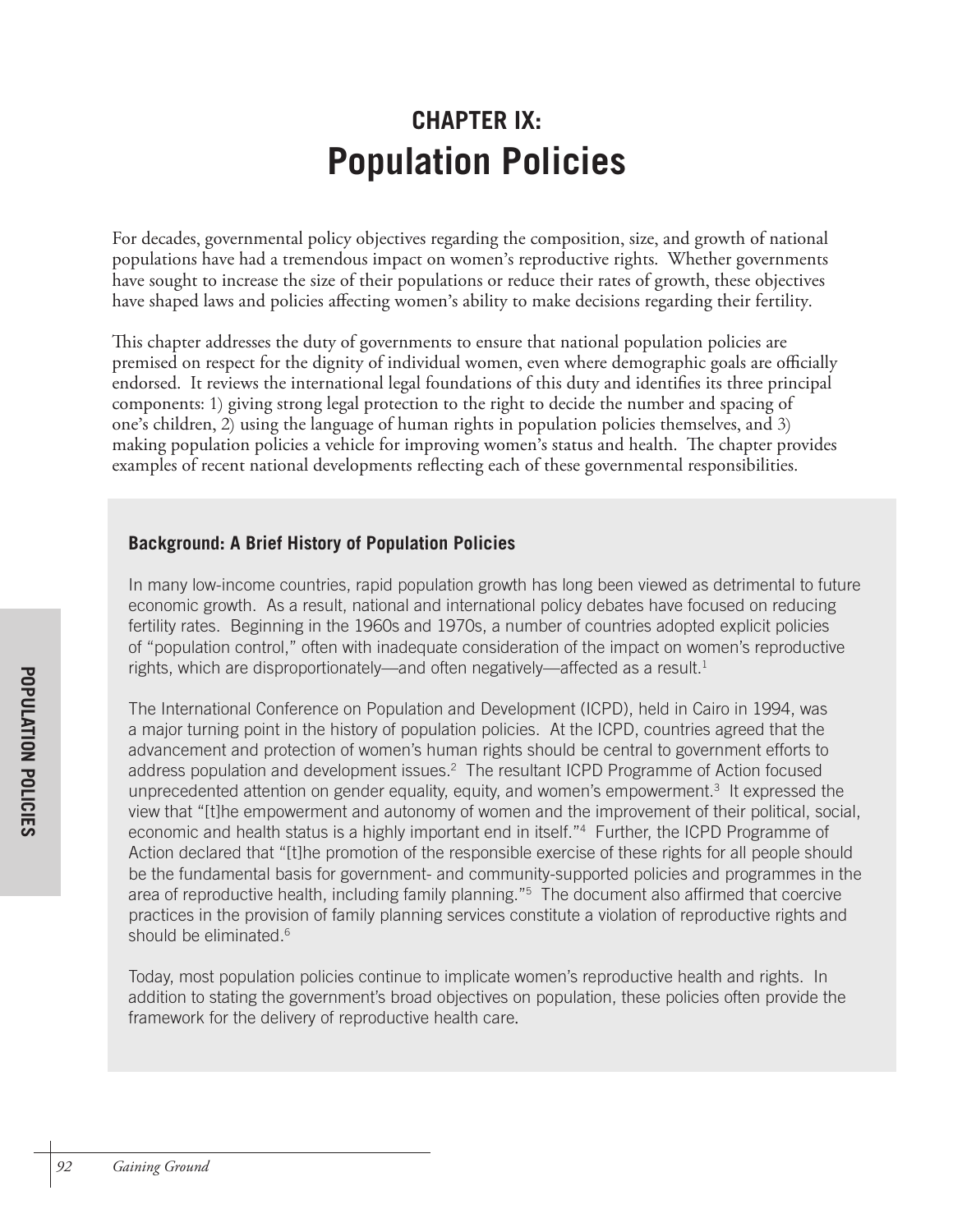### **HUMAN RIGHTS FRAMEWORK**

Women have a **right to reproductive self-determination**. This right protects women from interference with decisions they make about their bodies, and draws support from international guarantees of the right to physical integrity and privacy. The global community has repeatedly acknowledged the right to decide freely and responsibly the number and spacing of one's children. This right entitles women to have access to all safe, effective means of controlling their family size. It also means that women must be able to make decisions about their fertility free of coercion and violence.

Policies that seek to achieve demographic targets primarily by controlling women's fertility violate women's **right to freedom from discrimination**. Historically, where government population policies have approached women solely as vehicles for lowering fertility rates, women have suffered the effects of coercive measures, such as forced sterilization or abortion. The burden has been particularly heavy on low-income, minority, and indigenous women, who face discrimination on multiple grounds and may be most vulnerable to rights violations.

The **right to health** entitles women to the full range of contraceptive methods and the information they need to obtain and use those methods. Supplying women with only one type of method, such as the long-acting hormonal injectable, without presenting a range of other acceptable options jeopardizes women's ability to achieve their highest attainable standard of health.

**These legal guarantees give rise to the following governmental duties:**

- **Governments must recognize and protect the right to determine the number and spacing of one's children.** The ICPD Programme of Action explicitly affirmed that women's reproductive rights "rest on the recognition of the basic right of all couples and individuals to decide freely and responsibly the number, spacing and timing of their children<sup>"7</sup> and on "the right to make decisions concerning reproduction free of discrimination, coercion and violence, as expressed in human rights documents.'' $^{\rm 8}$  It is especially important that governments affirm this principle when setting policy objectives regarding population.
- **Population policies should take a human rights approach and reject coercive implementation strategies.** Most countries address population through national policies issued by the executive branch of government. These policies must comply with international and national guarantees of human rights. In addition, they should explicitly embrace a human rights approach to population policy.
- **Population policies, whatever their stated demographic objectives, should call for strategies to promote women's human rights and health.** Women's human rights must be viewed as ends in themselves and not merely as means to achieve development goals. However, because women's empowerment has been identified as one of the primary means of reducing poverty and improving national quality of life, governments have strategically addressed women's status and health in population policies. This practice should continue.

*For international legal foundations of the rights marked in bold, see Appendix B*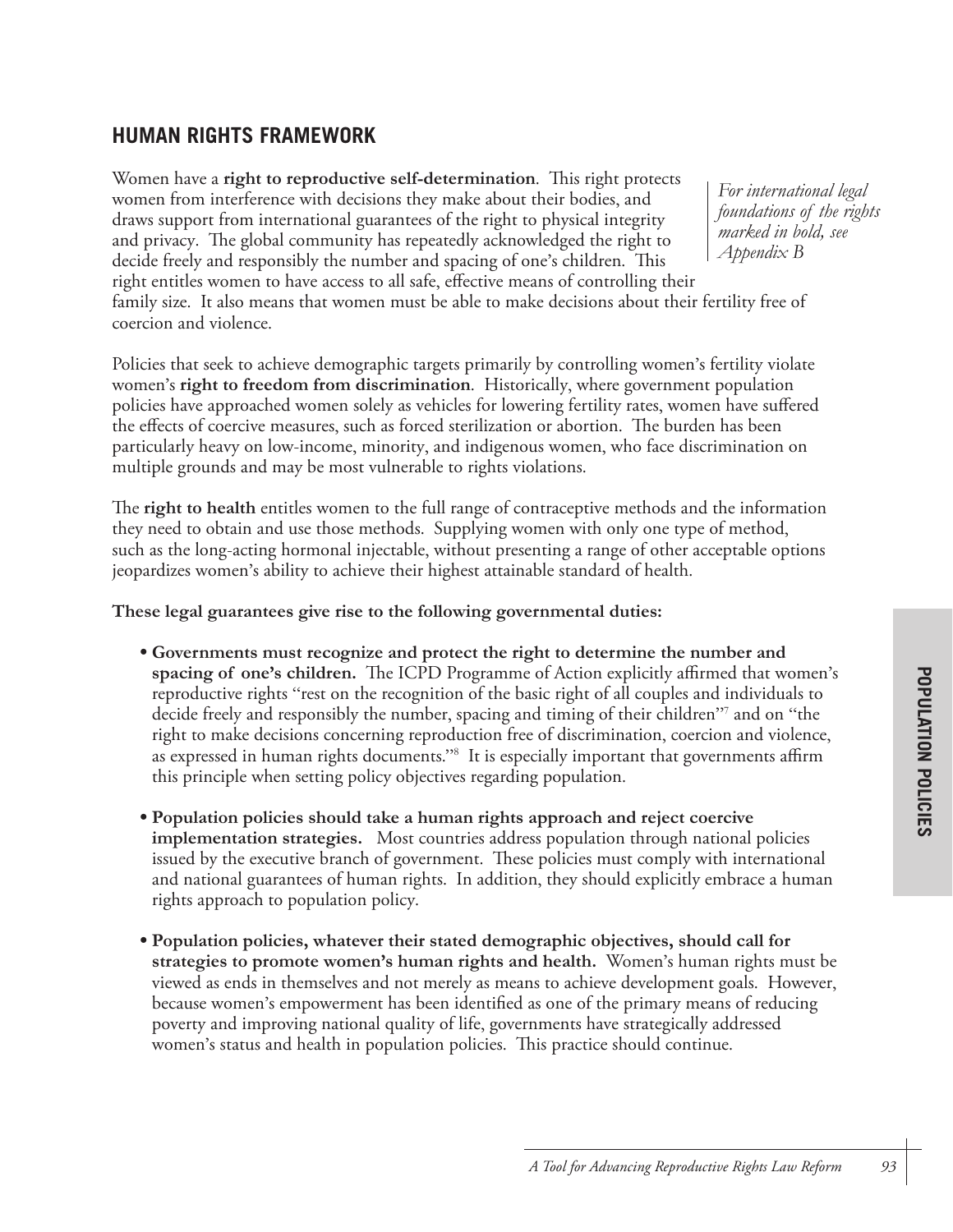### **1. LEGAL RECOGNITION OF THE RIGHT TO DETERMINE THE NUMBER AND SPACING OF ONE'S CHILDREN**

One means of ensuring that, in the context of population policies, autonomy in reproductive decision-making receives the highest degree of protection is to give it the status of a constitutional guarantee. While most constitutions protect basic principles of physical integrity and privacy, few governments have made the link between population policies and individual rights in their constitutions. **Ecuador** made that link explicitly.

#### **A. Ecuador's Constitution Protects Reproductive Autonomy**

Ecuador adopted a new Constitution in 1998.<sup>9</sup> The new constitution continues to give explicit protection to the right *of parents to plan their families. This protection was first given constitutional status in 1978 and has been repeated in successive constitutions since then.10*

The government of Ecuador articulated its support for responsible maternity and paternity in the country's constitution. Article 39 of the Constitution of Ecuador provides that the state guarantees its citizens the right to decide the number of children they want to have. The article further provides that it is the duty of the state to provide information, education, and other means to assist people in exercising this right. $11$ 

## **2. POPULATION POLICIES THAT TAKE A HUMAN RIGHTS APPROACH**

One means of acting on national commitments to international human rights standards is to incorporate the principles of the ICPD Programme of Action and, where necessary, adapt those principles to the national context. **South Africa** took this approach in crafting its national population policy.

# **A. South African Population Policy Upholds Reproductive Rights**

*Before crafting a new population policy in 1998, the South African government circulated a Green Paper that invited individuals, organizations, and the media to provide input on approaches the government should take regarding population matters.12 Upon opening this debate, the government stressed the ICPD as the starting point for any dialogue on population policy. Government officials also declared that "the ICPD Programme of Action emphasizes the importance of human rights, and that all programmes must be implemented within a framework of internationally accepted human rights."13*

#### *Human rights as "guiding principles"*

The 1998 Population Policy for South Africa follows the mandate of the ICPD and establishes the human rights framework as the first of the 12 Guiding Principles of the policy.<sup>14</sup> These 12 principles "provide the ethical context for a human rights approach to integrating population concerns into development planning, implementation and monitoring."15 One of these principles affirms the definition of reproductive rights as established in the ICPD Programme of Action. 16 Interspersed throughout the policy are references to the principles of human rights, including free and informed choice, nondiscrimination, equal access to reproductive health care, and women's rights.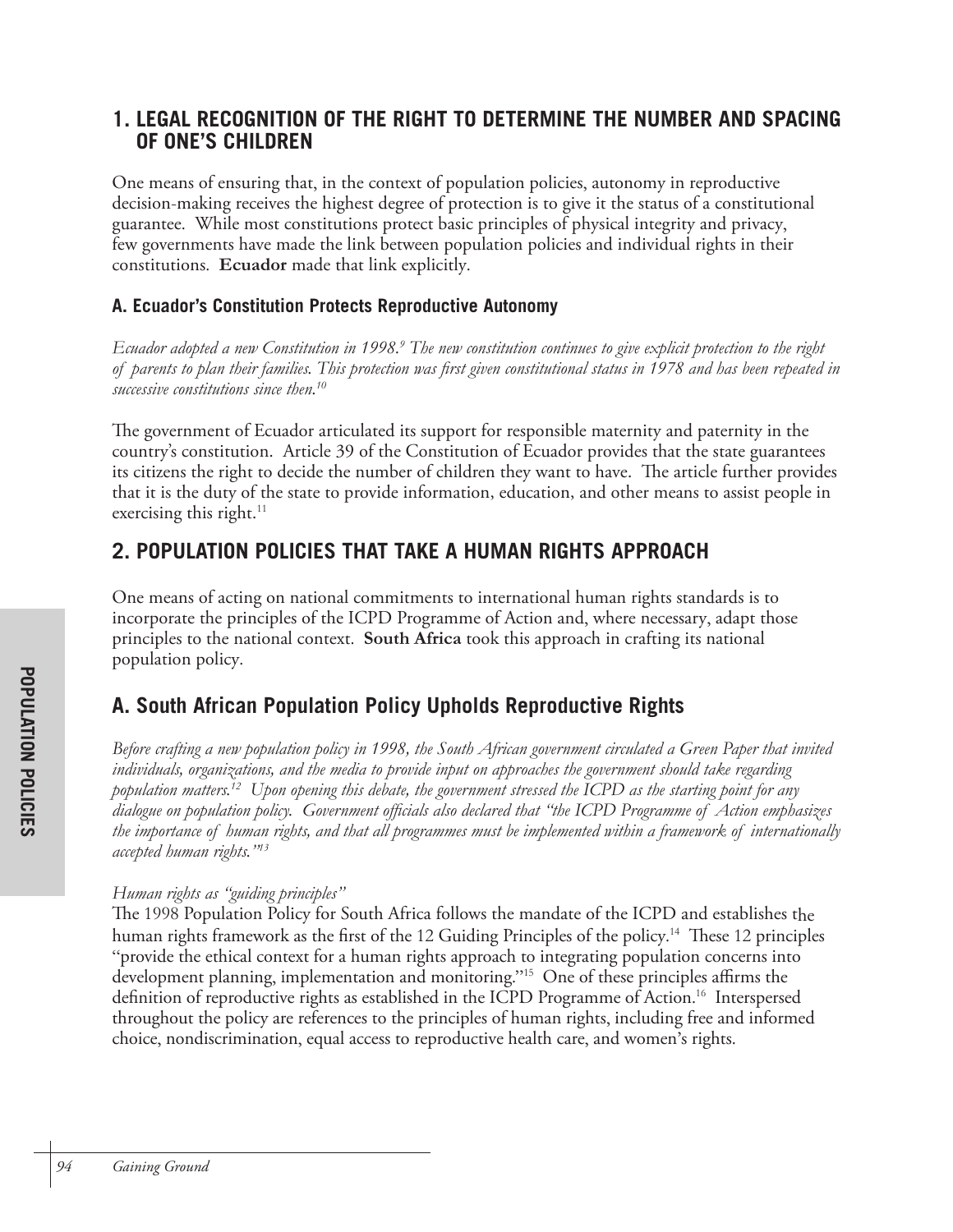#### *Emphasis on reproductive rights and health care*

Of the 24 major strategies for implementation outlined in the Population Policy for South Africa, several stress the importance of the accessibility and affordability of reproductive health care. In line with the government's overall health-care approach, the policy makes reproductive health care a key component of primary health that must be made universally affordable and accessible. The policy further recognizes that "[g]overnment imposed and driven fertility control measures are not reconcilable within freedom of choice and human rights."17

#### *Emphasis on women's equality*

Several of the strategies also highlight the importance of gender equality, the availability of information, and empowerment, which are each needed to make informed choices about reproductive health. The focus on gender calls for the following measures:

- affirmative action to assure women's representation in decision-making bodies;
- reduction of violence against women and children;
- elimination of gender discrimination;
- better enforcement of protective laws; and
- promotion of "equal participation of men and women in all areas of family and household responsibilities, including responsible parenthood, reproductive health, child-rearing and household work."18

#### *Recognition of adolescents' rights*

In the area of education and information, the policy seeks to enable adolescents to make informed decisions about their reproductive and sexual behavior through participation in new programs in "life skills, sexuality and gender-sensitivity education, [and] user-friendly health services."19

### **3. POPULATION POLICIES THAT PROMOTE WOMEN'S STATUS AND HEALTH**

A sincere commitment to women's equality, stated in a national population policy, can mobilize public resources for programs that can make a difference in women's lives. It can also support advocates for women's rights who are working in other policy spheres. **India**, in its population policy, enumerated many policy objectives that target women's status.

#### **A. India's National Population Policy Cites Objectives for Women's Rights and Health**

*In 1952, India initiated the world's first state-sponsored family planning program to slow population growth.20 From the early 1960s through the mid-1990s, India pursued a population program driven by contraceptive acceptance targets.21 The ICPD in 1994 led to major shift in national policy. In 1996, the government announced the "target-free approach," which eliminated nationally mandated targets for contraceptive acceptance while continuing to allow for locally determined targets set by grassroots workers.22 The current National Population Policy commits to continuing the "targetfree" approach to the provision of family planning services, as well as decentralized planning and implementation of such services. While the policy sets clear goals for reducing the national fertility rate and calls for promotion of the "small family norm," it also commits to securing voluntary and informed choice and consent for anyone accessing reproductive health*-*care services.23 In addition, it cites several goals related to women's empowerment and health.24*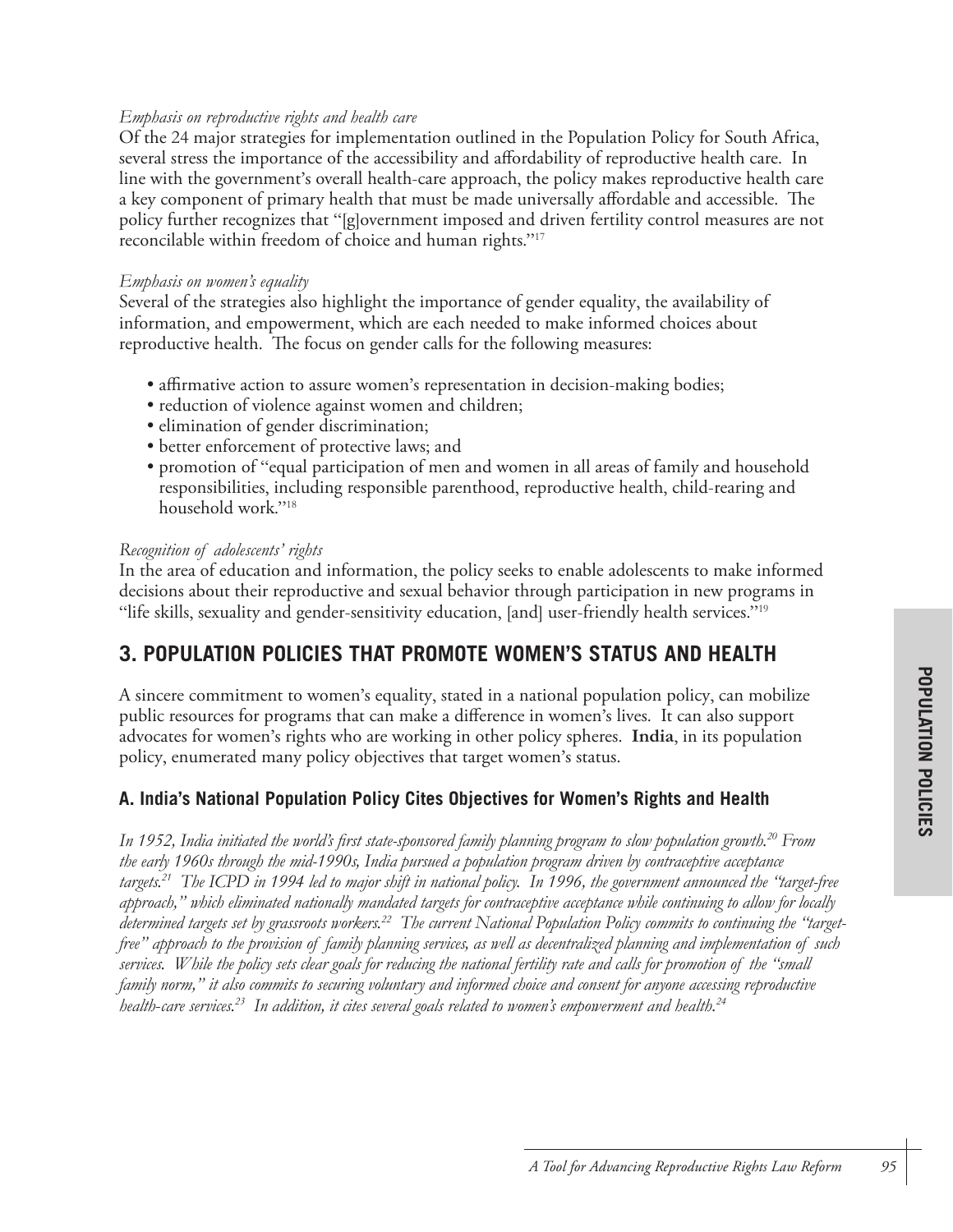The social, educational, and reproductive health goals to be achieved by 2010 include the following:

- meet the needs for basic reproductive and child health services, supplies, and infrastructure;
- make schooling up to age 14 free and compulsory and reduce drop out rates for primary and secondary school to below 20% for both boys and girls;
- reduce the infant mortality rate to below 30 infant deaths per 1,000 live births;
- reduce the maternal mortality ratio to below 100 maternal deaths per 100,000 live births;
- promote delayed marriage for girls until at least age 18 and preferably after age 20;
- increase the proportion of deliveries that take place at medical institutions to 80% and the proportion of births attended by medical personnel to 100%;
- achieve universal access to family planning information, counseling, and services and offer a wide range of contraceptive choices;
- achieve universal registration of births, deaths, marriages, and pregnancies;
- contain the spread of HIV and better integrate the management of reproductive tract infections and sexually transmissible infections;
- integrate traditional Indian medicine into outreach and the provision of reproductive and child health services; and
- create a people-centered approach to all social programs relating to family welfare. 25

# **CONCLUSION**

Policy measures aimed at shaping the composition, size, and growth of national populations inevitably have an impact on women's reproductive health and decision-making. Therefore, governments must approach these measures with a clear commitment to women's reproductive rights. Such a commitment can be demonstrated in a national constitutional guarantee of individual reproductive decision-making. In addition, population policies themselves should not only meet human rights standards, but should also embrace human rights principles, particularly those articulated in the ICPD Programme of Action. Finally, even where population policies explicitly embrace demographic goals, they should target strategies that improve women's status and health.